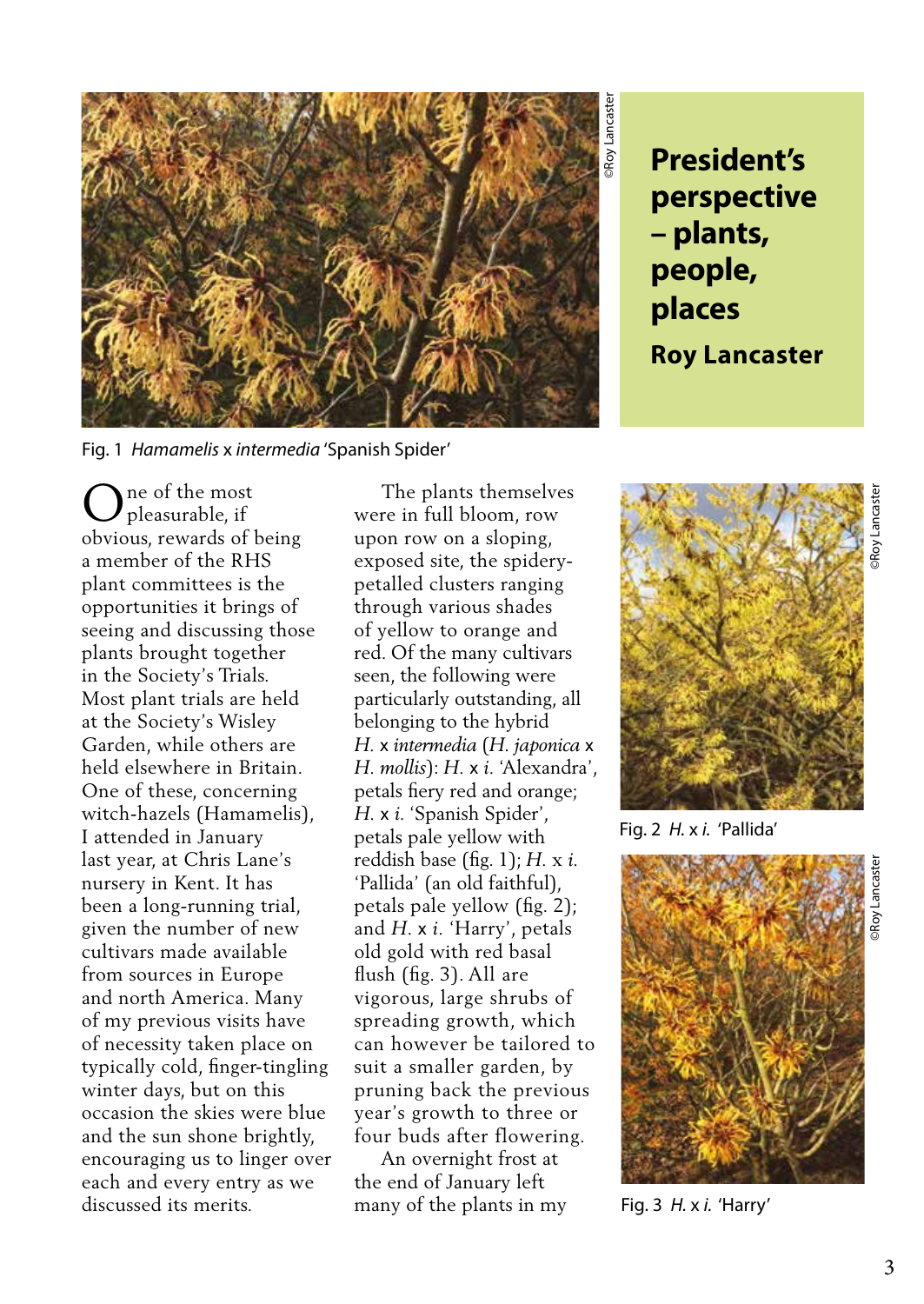

Fig. 4 *Dryopteris cycadina*



Fig. 6 *Polypodium interjectum*



garden with decorative white encrustations on the fronds, especially of the ferns, including a *Dryopteris cycadina* (fig. 4) and a *Polystichum setiferum* 'Plumosomultilobum', which contrasted beautifully with the stunning red berries of a butcher's broom, *Ruscus aculeatus* 'John Redmond', a compact dwarf form which fruits reliably every year (fig. 5).

 Hardy ferns, particularly the native ones, have long been a special delight to me ever since I first came to know them as a boy in Lancashire. It was a joy therefore when, the following month, while walking with my wife and friends through the woods above the river Teme at Ludlow in Shropshire, we came across a whole drift of *Polypodium interjectum* with lush, deeply lobed

green fronds (fig. 6). This is a really handsome wintergreen native fern, which one only occasionally sees in general cultivation. On the same day we saw the white-flowered *Symphytum orientale*  growing in a shady place below a section of Ludlow's old town wall (fig. 7). A native of western Russia and Turkey, I first saw this species growing in and around Cambridge Botanic Garden, from whence it no doubt spread by seed. It is naturalised in many parts of Britain, especially in eastern and southern England, and is normally the first of the robust comfreys to flower. To prevent it from seeding around in the garden, simply remove and destroy the old flowering shoots once the flowers have faded.

 Another plant that can seed around in suitable situations is *Echium pininana*, seedlings of which I have several times planted in my garden. These don't always survive to flowering but I enjoy the big, bold rosettes of bristly leaves before they succumb. Two or three self-sown seedlings have appeared in the dry border near our front door, where they provide a striking accompaniment in spring to *Euphorbia characias* subsp. *wulfenii* and a yellow-flowered and fragrant *Coronilla valentina*  subsp. *glauca* (fig. 8). When frosts are forecast I generally cover the echiums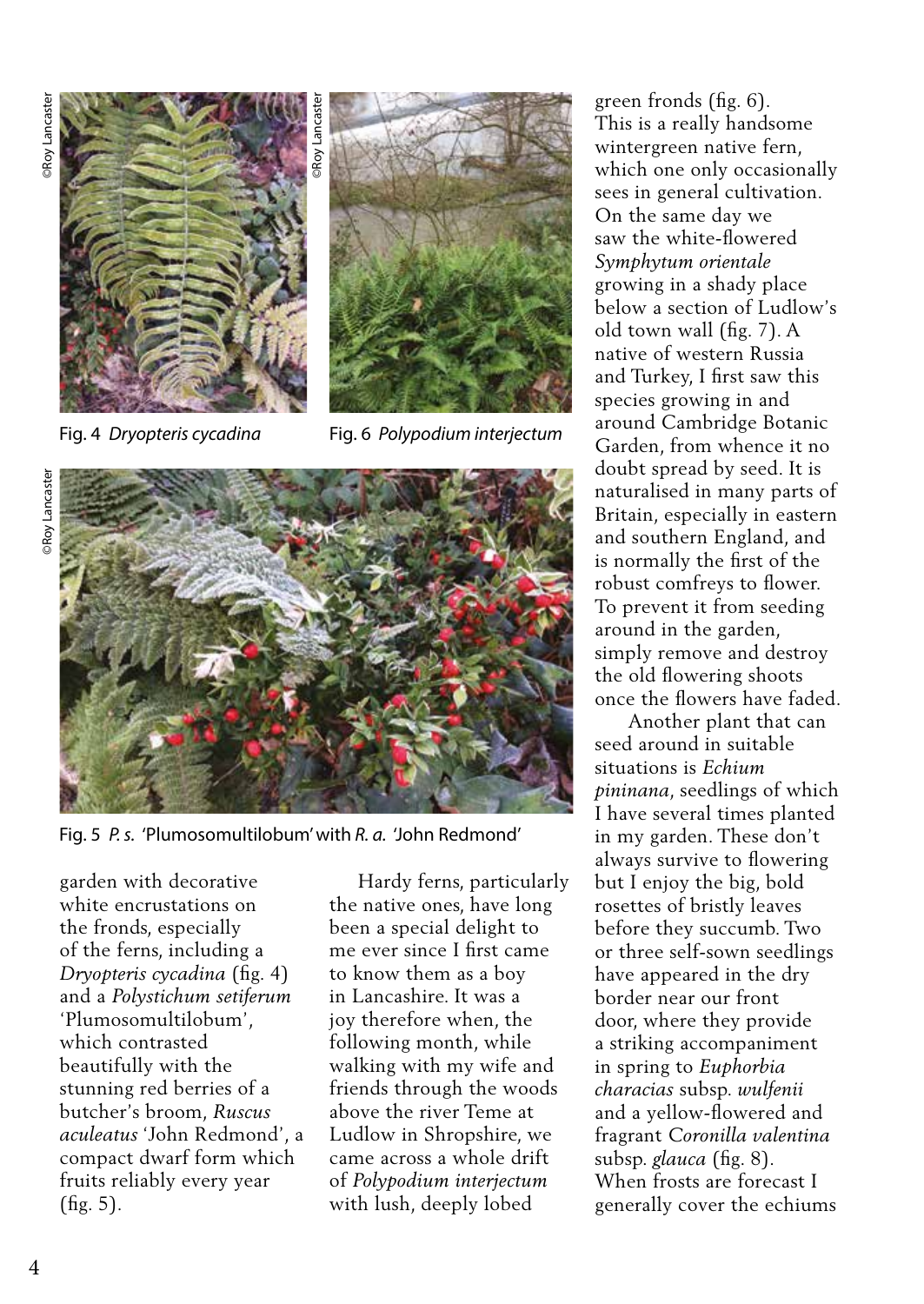with fleece, much to the bafflement of early morning postmen and paper boys!

 Once April gets underway there are perennials in my garden performing in variety. Leading the way is a sturdy clump of *Arisaema ringens,* whose curious hooded flowers shelter beneath a canopy of bold, trifoliate smoky-stalked leaves (fig. 9). Of all the species I have grown and tried to grow, this remains the most reliable, and one of the most distinctive.

 Other favourites I grow are the species and cultivars of epimedium, both the yellow-flowered, western Asiatic *E. pinnatum* subsp. *colchicum* and *E. perralderianum*, and their hybrid *E.* x *perralchicum*. The first of these was a collection I made in 1979 in a wood above the Black Sea in Abkhazia, an internationally recognised autonomous republic of Georgia. It is an eager runner and has required several thinnings to prevent it from taking over, but is the perfect ground cover for shade where space is not a problem. Its leaves remain green until late winter, when I remove them to make way for the developing flower racemes and new leaves.

 I have also grown a good number of the Chinese species, and was fortunate enough to be one of those involved in the introduction of the wave of new species which entered our gardens in the 1980s. My very first species introduction was that of *E. acuminatum* from 'Emei Shan' (Mount Omei), Sichuan in 1980. Not all the species I planted here have flourished however, and today I am left with a small though interesting selection, together with several of the numerous hybrids which have since appeared. One of these I recently acquired is the charming *Epimedium* 'Milky Way' with its sprays of white star-like blooms, while the young foliage emerges an attractive wine-red (fig. 10).

 Two years ago I was given a potted plant of *Viola* 'Heartthrob', which immediately attracted me with its comparatively large, heart-shaped green leaves possessing a bold central dark-purple stain (fig. 11). Publicity photographs I have seen of it on the web show it with equally attractive pale to darkviolet coloured flowers with a white throat – a pretty combination – but it is worth growing for its foliage alone, which for me is at its best outside from spring through summer.

 Another perennial I have been growing, this one in a large pot, is *Pilea matsudai* 'Taiwan Silver' (fig. 12), a non-stinging member of the nettle family *Urticaceae*. One might mistake it for a nettle too



Fig. 7 *Symphytum orientale*



Fig. 8 Echium, euphorbia &

coronilla



Fig. 9 *Arisaema ringens*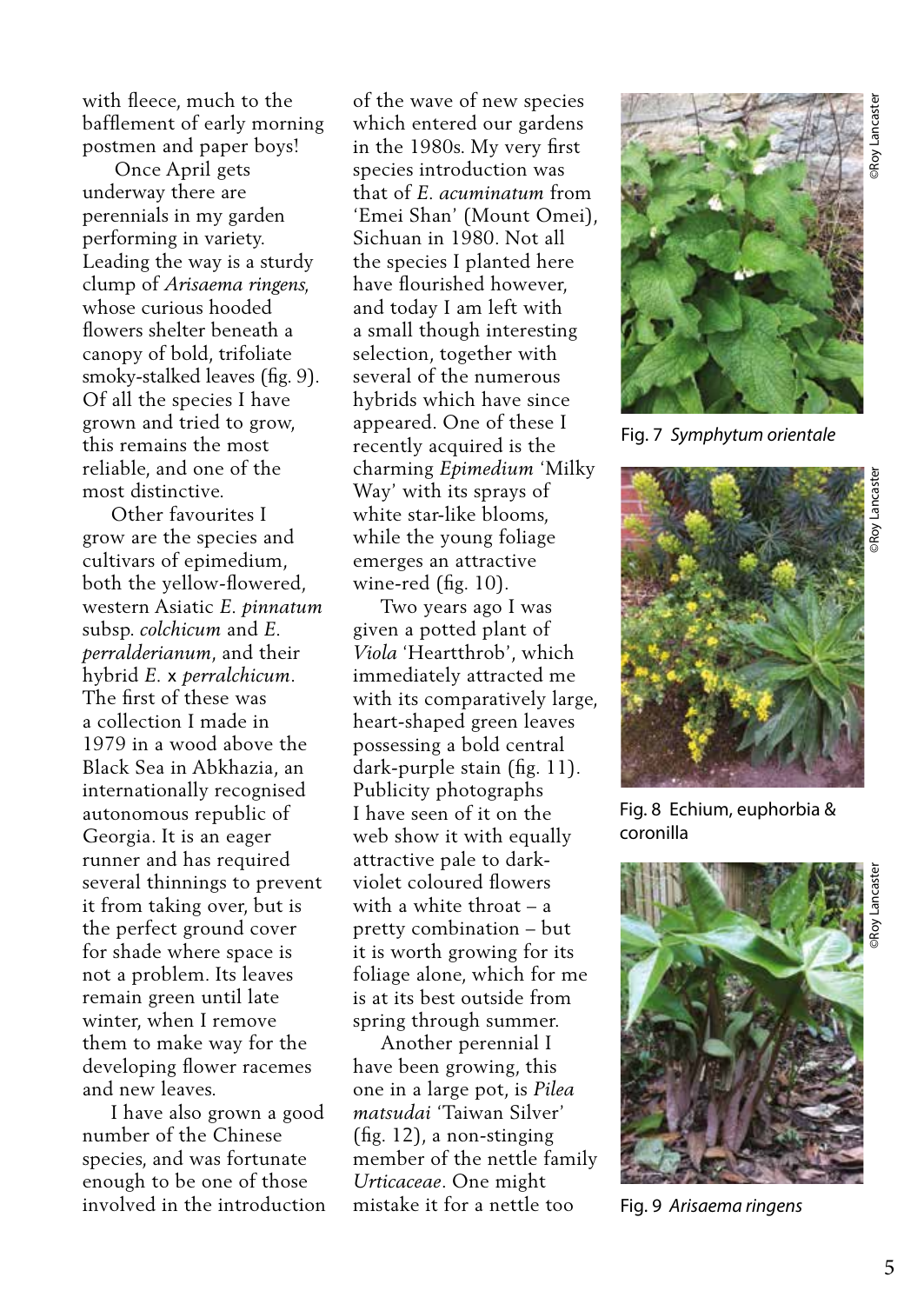

Fig. 10 *Epimedium* 'Milky Way'



Fig. 11 *Viola* 'Heartthrob'



Fig. 12 *Pilea matsudai* 'Taiwan Silver'

were it not for the large leaves, boldly toothed and prettily ribbed, and painted above with two white stripes. The variegation of the leaves is striking; a real eye-catcher. Two things to remember however: it is a rapid grower with multiple sappy stems to 60cm or more, which soon flag in dry weather. Secondly, it is not particularly hardy unless grown in a warm sheltered place. I cut mine to the base in autumn and move the pot into my cold greenhouse over winter. It is easily increased by division.

 A visit to John Massey's garden at Ashwood Nurseries in late May provided a wealth of interesting plants (no surprise), including drifts of a beautiful foxglove, *Digitalis* 'Limoncello' with sumptuous spikes of large, luminous lemonyellow blooms from pale green buds (fig. 13). They were growing in a border with a dark shady background, against which they shone like torches. It is a biennial plant, but well worth growing from seed. By way of contrast, in a sunny border opposite were planted bold groups of dame's violet, *Hesperis matronalis*, both white and violet flowered (fig. 14). These two contrasting plantings perfectly demonstrated John's flair for placing shrubs and perennials where they will flourish and attract attention.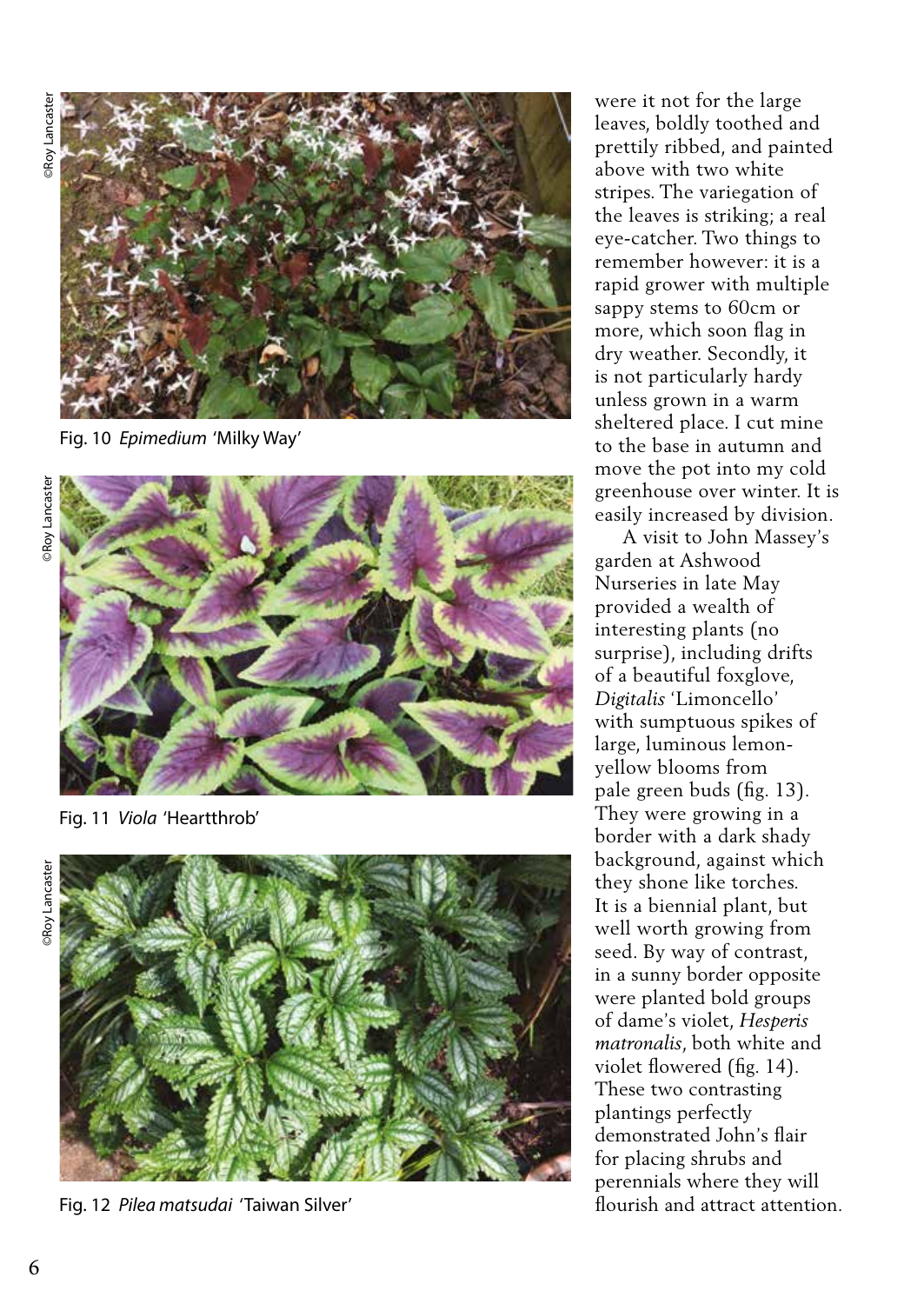

Fig. 13 *Digitalis* 'Limoncello'

 The following day we attended a memorial gathering of some 250 friends and family of the late Veronica Cross, who died on 10th April. Many well-known figures from the gardening world were there, and stories about Veronica and her love of plants as well as horses, were shared on a day punctuated by gentle rain. We were all invited to wander in the gardens where over many years Veronica had planted a vast array of perennials and woodies, and it was then I came across a beautiful young tree that was new to me: *Davidia involucrata* 'Lady Sunshine' (fig. 15), its leaves displaying a bold irregular border of creamy-white; one of the most striking variegated plants I have ever seen. Veronica would have smiled to know that.

 Visiting a Suffolk garden open for charity in July, I was impressed by a sizeable clump of *Phygelius* x *rectus*  'Moonraker' (fig. 16) growing



Fig. 14 *Hesperis matronalis*



Fig. 15 *Davidia involucrata* 'Lady Sunshine'

in a sunny border: its long erect panicles of drooping, pale-yellow, tubular flowers attracting a host of insects including bees. This striking and reliable sub-shrub or perennial is one of a number of clones raised and named by the late Peter Dummer, for many years Master Propagator and prodigious raiser of good garden hybrids at Hillier Nurseries. Other clones of this hybrid he named are *P.* x *r.* 'Salmon Leap' and *P.* x *r.* 'Devil's Tears', both with flowers in the orange-red spectrum.



Fig. 16 *Phygelius* x *rectus*  'Moonraker'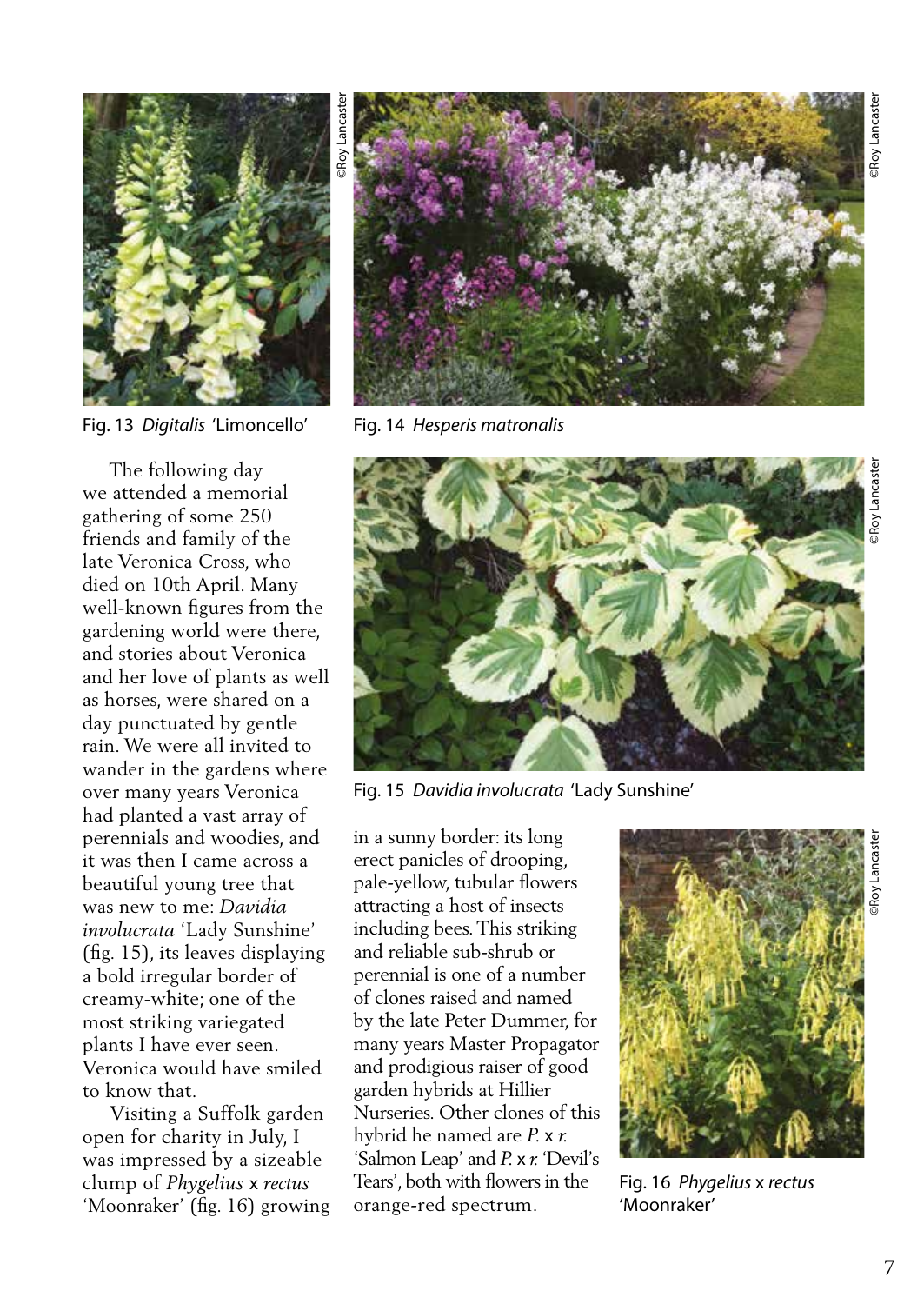

Fig. 17 *Clematis* x *durandii*



*Fig. 18 Rosy Hardy with Verbascum undulatum*



Fig. 19 *Scutellaria tournefortii*  backed by *Hedera pastuchovii*  'Ann Ala'

The owner of the garden told me that she regularly cut back the old stems of her plant almost to the base in late winter, to encourage a fresh crop of strong new growth.

 On the same day, in the garden of our friend the garden photographer Michael Warren in Ipswich, I was reminded not for the first time of the qualities of *Clematis* x *durandii*, an old hybrid (*C. integrifolia*  x *C. lanuginosa*) raised in France in about 1870 (fig. 17). The dark blue, four-sepalled flowers are produced from June to September on plants that rarely exceed 2.5m, which makes it the perfect subject for the smaller garden where it can be trained to a wall or fence, over a large shrub, or into a small tree such as an apple. Michael was growing it with other clematis on a fence, and a lovely sight it was too. One of its parents, *C. lanuginosa*, was first introduced to British cultivation from China by Robert Fortune in 1850, since when the true species has apparently been lost, though its quality of flower and gentle growth rate are found in many of its hybrids. I was thrilled therefore in December to receive a small seedling of the wild plant (what a Christmas present!), which I hope to grow on for future propagation; wish me luck! For example and the solution of the garden introduced me to two standards are the solution of the solution of the solution of the solution of the solution of the solution of the solution of the solution of the solution of

 A visit to Hardys Cottage Garden Plants in special plants: *Verbascum undulatum*, a monocarpic Greek mullein whose striking two-year-old, non-flowering rosettes are succeeded by dense, erect columns of yellow flowers (fig. 18). Rosy Hardy also showed me an unnamed scutellaria which we subsequently identified as *S. tournefortii*: an herbaceous, clump-forming perennial to 60cm, rare in cultivation but hardy and attractive with erect spikes of small, two-lipped, creamy-white flowers (fig. 19). Native to Turkey and northern Iran, it is suitable for shade in most soils.

 From the small and white to the big and bright. A visit to the RHS Garden Wisley in early November was particularly memorable for the powerful clumps of *Kniphofia bruceae* I found growing in a border at the southern end of the old house, close to the now defunct main entrance to the gardens (fig. 20). The erect, stout-stemmed spikes of pale yellow flowers from pale, orange-tinted buds were truly awesome even from a distance, and these were supported by bold, green, arching to drooping foliage. I had never come across this species before, and on checking the literature I discovered an intriguing tale of a plant first discovered in bushland in South Africa sometime before 1800.